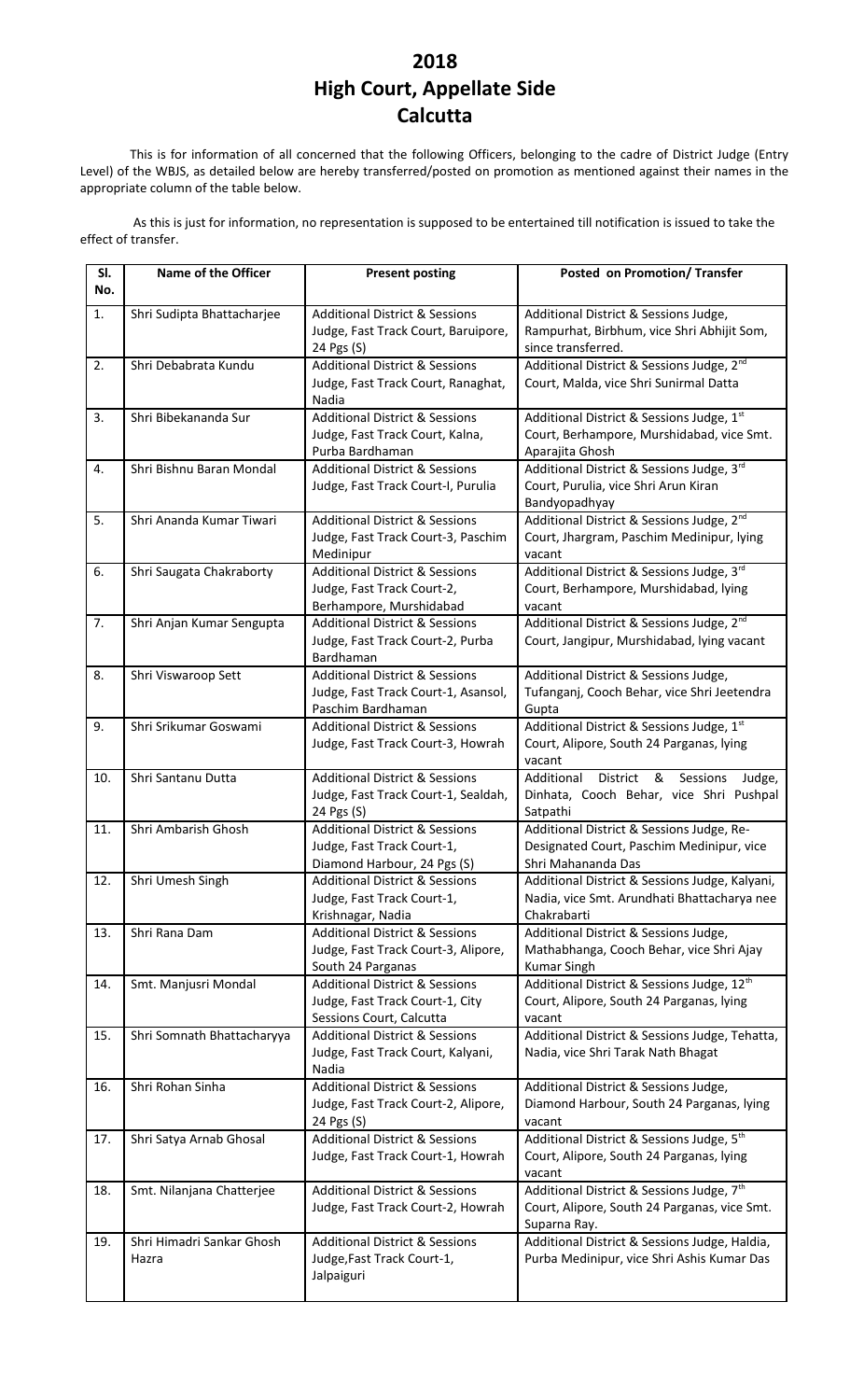| Additional District & Sessions Judge, 1st<br>Shri Jeetendra Gupta<br><b>Additional District &amp; Sessions</b><br>20.<br>Judge, Tufanganj, Cooch Behar<br>Court, Barrackpore, North 24 Parganas, vice<br>Shri Amit Chakraborty<br>Additional District & Sessions Judge, 6 <sup>th</sup><br>21.<br>Shri Pushpal Satpathi<br><b>Additional District &amp; Sessions</b><br>Court, Alipore, South 24 Parganas, vice Shri<br>Judge, Dinhata, Cooch Behar<br>Partha Sarathi Chakraborty<br>22.<br>Shri Ajay Kumar Singh<br><b>Additional District &amp; Sessions</b><br>Judge, Special Court (E.C. Act)-cum-<br>Judge, Mathabhanga, Cooch Behar<br>Additional District & Sessions Judge, Alipore,<br>South 24 Parganas, vice Shri Rabindra Nath<br>Malik<br>Additional District & Sessions Judge, 11 <sup>th</sup><br>23.<br>Shri Partha Sarathi<br><b>Additional District &amp; Sessions</b><br>Judge, 3rd Court, Balurghat,<br>Court, Alipore, South 24 Parganas, lying<br>Chatterjee<br>Dakshin Dinajpur<br>vacant<br>Additional District & Sessions Judge, 1st<br><b>Additional District &amp; Sessions</b><br>Shri Bijoyesh Ghosal<br>24.<br>Court, Barasat, North 24 Parganas, lying<br>Judge, Buniadpur at Gangarampur,<br>Dakshin Dinajpur<br>vacant<br>Judge, Special Court (E.C.-Act)-cum-<br><b>Additional District &amp; Sessions</b><br>25.<br>Shri Anupam Maiti<br>Judge, 2 <sup>nd</sup> Court, Dakshin Dinajpur,<br>Additional District & Sessions Judge,<br>Balurghat<br>Chinsurah, Hooghly, lying vacant<br>Smt. Arundhati<br>Additional District & Sessions Judge, 1st<br><b>Additional District &amp; Sessions</b><br>26.<br>Court, Paschim Medinipur, vice Shri Anirban<br>Bhattacharyya nee<br>Judge, Kalyani, Nadia,<br>Chakrabarti<br>Chowdhury<br>Judge, Special CBI Court, Siliguri, on<br>27.<br>Shri Partha Pratim<br><b>Additional District &amp; Sessions</b><br>Judge, Kakdwip, South 24<br>deputation, lying vacant<br>Chakraborty<br>Parganas<br>Judge, Special Court (E.C. Act)-<br>Additional District & Sessions Judge, 1st<br>Shri Rabindra Nath Malik<br>28.<br>cum-Additional District & Sessions<br>Court, Arambagh, Hooghly, lying vacant<br>Judge, Alipore, South 24 Parganas<br>Additional District & Sessions Judge, 2 <sup>nd</sup><br>29.<br>Smt. Suparna Ray<br><b>Additional District &amp; Sessions</b><br>Judge, 7 <sup>th</sup> Court, Alipore, South 24<br>Court, Balurghat, Dakshin Dinajpur, vice Shri<br>Parganas<br>Anupam Maity<br>Additional District & Sessions Judge, 1st<br>Shri Anirban Chowdhury<br><b>Additional District &amp; Sessions</b><br>30.<br>Judge, 1 <sup>st</sup> Court, Paschim<br>Court, Jalpaiguri, vice Shri Pulak Kumar<br>Medinipur<br>Tewari<br>31.<br>Additional District & Sessions Judge,<br>Sk. Mohammad Reza<br><b>Additional District &amp; Sessions</b><br>Judge, 1 <sup>st</sup> Court, Purba Bardhaman<br>Buniadpur at Gangarampur, Dakshin<br>Dinajpur vice Shri Bijoyesh Ghoshal<br>Additional District & Sessions Judge, 4th<br>Smt. Sanchita Sarkar<br><b>Additional District &amp; Sessions</b><br>32.<br>Judge, 2 <sup>nd</sup> Court, Tamluk, Purba<br>Court, Suri, Birbhum, vice Shri Kallol Kumar<br>Medinipur<br>Das, since transferred<br>Shri Pulak Kumar Tewari<br><b>Additional District &amp; Sessions</b><br>Judge, Bench-III, City Civil Court, Calcutta,<br>33.<br>Judge, 1 <sup>st</sup> Court, Jalpaiguri, Sadar<br>lying vacant<br>Additional District & Sessions Judge, 1st<br><b>Additional District &amp; Sessions</b><br>34.<br>Shri Sarajit Mazumdar<br>Court, Chinsurah, Hooghly, vice Shri Uttam<br>Judge, 1 <sup>st</sup> Court, Tamluk, Purba<br>Medinipur<br><b>Kumar Nandy</b><br>Additional District & Sessions Judge, 2 <sup>nd</sup><br>Shri Arun Kiran<br><b>Additional District &amp; Sessions</b><br>35.<br>Judge, 3rd Court, Sadar, Purulia<br>Bandyopadhyay<br>Court, Bankura, lying vacant<br><b>Additional District &amp; Sessions</b><br>Additional District & Sessions Judge, 1st<br>Shri Partha Sarathi<br>36.<br>Judge, 6 <sup>th</sup> Court, Alipore, South 24<br>Court, Purba Bardhaman, vice SK.<br>Chakraborty<br>Mohammad Reza.<br>Parganas<br><b>Additional District &amp; Sessions</b><br>Judge, Bench-X, City Civil Court, Calcutta,<br>Smt. Mina Sarkar<br>37.<br>Judge, 3rd Court, Purba Bardhaman<br>lying vacant | SI.<br>No. | Name of the Officer | <b>Present posting</b>                    | Posted on Promotion/Transfer                          |
|-------------------------------------------------------------------------------------------------------------------------------------------------------------------------------------------------------------------------------------------------------------------------------------------------------------------------------------------------------------------------------------------------------------------------------------------------------------------------------------------------------------------------------------------------------------------------------------------------------------------------------------------------------------------------------------------------------------------------------------------------------------------------------------------------------------------------------------------------------------------------------------------------------------------------------------------------------------------------------------------------------------------------------------------------------------------------------------------------------------------------------------------------------------------------------------------------------------------------------------------------------------------------------------------------------------------------------------------------------------------------------------------------------------------------------------------------------------------------------------------------------------------------------------------------------------------------------------------------------------------------------------------------------------------------------------------------------------------------------------------------------------------------------------------------------------------------------------------------------------------------------------------------------------------------------------------------------------------------------------------------------------------------------------------------------------------------------------------------------------------------------------------------------------------------------------------------------------------------------------------------------------------------------------------------------------------------------------------------------------------------------------------------------------------------------------------------------------------------------------------------------------------------------------------------------------------------------------------------------------------------------------------------------------------------------------------------------------------------------------------------------------------------------------------------------------------------------------------------------------------------------------------------------------------------------------------------------------------------------------------------------------------------------------------------------------------------------------------------------------------------------------------------------------------------------------------------------------------------------------------------------------------------------------------------------------------------------------------------------------------------------------------------------------------------------------------------------------------------------------------------------------------------------------------------------------------------------------------------------------------------------------------------------------------------------------------------------------------------------------------------------------------------------------------------------------------------------------------------------------------------------------------------------------------------------------------------------------------------------------------------------------------------------------------------------------------------------------------------------------------------------------------------------------------------------------------------------------------------------------------------------------------------------------------------------------------------------------------------------------------|------------|---------------------|-------------------------------------------|-------------------------------------------------------|
|                                                                                                                                                                                                                                                                                                                                                                                                                                                                                                                                                                                                                                                                                                                                                                                                                                                                                                                                                                                                                                                                                                                                                                                                                                                                                                                                                                                                                                                                                                                                                                                                                                                                                                                                                                                                                                                                                                                                                                                                                                                                                                                                                                                                                                                                                                                                                                                                                                                                                                                                                                                                                                                                                                                                                                                                                                                                                                                                                                                                                                                                                                                                                                                                                                                                                                                                                                                                                                                                                                                                                                                                                                                                                                                                                                                                                                                                                                                                                                                                                                                                                                                                                                                                                                                                                                                                                                   |            |                     |                                           |                                                       |
|                                                                                                                                                                                                                                                                                                                                                                                                                                                                                                                                                                                                                                                                                                                                                                                                                                                                                                                                                                                                                                                                                                                                                                                                                                                                                                                                                                                                                                                                                                                                                                                                                                                                                                                                                                                                                                                                                                                                                                                                                                                                                                                                                                                                                                                                                                                                                                                                                                                                                                                                                                                                                                                                                                                                                                                                                                                                                                                                                                                                                                                                                                                                                                                                                                                                                                                                                                                                                                                                                                                                                                                                                                                                                                                                                                                                                                                                                                                                                                                                                                                                                                                                                                                                                                                                                                                                                                   |            |                     |                                           |                                                       |
|                                                                                                                                                                                                                                                                                                                                                                                                                                                                                                                                                                                                                                                                                                                                                                                                                                                                                                                                                                                                                                                                                                                                                                                                                                                                                                                                                                                                                                                                                                                                                                                                                                                                                                                                                                                                                                                                                                                                                                                                                                                                                                                                                                                                                                                                                                                                                                                                                                                                                                                                                                                                                                                                                                                                                                                                                                                                                                                                                                                                                                                                                                                                                                                                                                                                                                                                                                                                                                                                                                                                                                                                                                                                                                                                                                                                                                                                                                                                                                                                                                                                                                                                                                                                                                                                                                                                                                   |            |                     |                                           |                                                       |
|                                                                                                                                                                                                                                                                                                                                                                                                                                                                                                                                                                                                                                                                                                                                                                                                                                                                                                                                                                                                                                                                                                                                                                                                                                                                                                                                                                                                                                                                                                                                                                                                                                                                                                                                                                                                                                                                                                                                                                                                                                                                                                                                                                                                                                                                                                                                                                                                                                                                                                                                                                                                                                                                                                                                                                                                                                                                                                                                                                                                                                                                                                                                                                                                                                                                                                                                                                                                                                                                                                                                                                                                                                                                                                                                                                                                                                                                                                                                                                                                                                                                                                                                                                                                                                                                                                                                                                   |            |                     |                                           |                                                       |
|                                                                                                                                                                                                                                                                                                                                                                                                                                                                                                                                                                                                                                                                                                                                                                                                                                                                                                                                                                                                                                                                                                                                                                                                                                                                                                                                                                                                                                                                                                                                                                                                                                                                                                                                                                                                                                                                                                                                                                                                                                                                                                                                                                                                                                                                                                                                                                                                                                                                                                                                                                                                                                                                                                                                                                                                                                                                                                                                                                                                                                                                                                                                                                                                                                                                                                                                                                                                                                                                                                                                                                                                                                                                                                                                                                                                                                                                                                                                                                                                                                                                                                                                                                                                                                                                                                                                                                   |            |                     |                                           |                                                       |
|                                                                                                                                                                                                                                                                                                                                                                                                                                                                                                                                                                                                                                                                                                                                                                                                                                                                                                                                                                                                                                                                                                                                                                                                                                                                                                                                                                                                                                                                                                                                                                                                                                                                                                                                                                                                                                                                                                                                                                                                                                                                                                                                                                                                                                                                                                                                                                                                                                                                                                                                                                                                                                                                                                                                                                                                                                                                                                                                                                                                                                                                                                                                                                                                                                                                                                                                                                                                                                                                                                                                                                                                                                                                                                                                                                                                                                                                                                                                                                                                                                                                                                                                                                                                                                                                                                                                                                   |            |                     |                                           |                                                       |
|                                                                                                                                                                                                                                                                                                                                                                                                                                                                                                                                                                                                                                                                                                                                                                                                                                                                                                                                                                                                                                                                                                                                                                                                                                                                                                                                                                                                                                                                                                                                                                                                                                                                                                                                                                                                                                                                                                                                                                                                                                                                                                                                                                                                                                                                                                                                                                                                                                                                                                                                                                                                                                                                                                                                                                                                                                                                                                                                                                                                                                                                                                                                                                                                                                                                                                                                                                                                                                                                                                                                                                                                                                                                                                                                                                                                                                                                                                                                                                                                                                                                                                                                                                                                                                                                                                                                                                   |            |                     |                                           |                                                       |
|                                                                                                                                                                                                                                                                                                                                                                                                                                                                                                                                                                                                                                                                                                                                                                                                                                                                                                                                                                                                                                                                                                                                                                                                                                                                                                                                                                                                                                                                                                                                                                                                                                                                                                                                                                                                                                                                                                                                                                                                                                                                                                                                                                                                                                                                                                                                                                                                                                                                                                                                                                                                                                                                                                                                                                                                                                                                                                                                                                                                                                                                                                                                                                                                                                                                                                                                                                                                                                                                                                                                                                                                                                                                                                                                                                                                                                                                                                                                                                                                                                                                                                                                                                                                                                                                                                                                                                   |            |                     |                                           |                                                       |
|                                                                                                                                                                                                                                                                                                                                                                                                                                                                                                                                                                                                                                                                                                                                                                                                                                                                                                                                                                                                                                                                                                                                                                                                                                                                                                                                                                                                                                                                                                                                                                                                                                                                                                                                                                                                                                                                                                                                                                                                                                                                                                                                                                                                                                                                                                                                                                                                                                                                                                                                                                                                                                                                                                                                                                                                                                                                                                                                                                                                                                                                                                                                                                                                                                                                                                                                                                                                                                                                                                                                                                                                                                                                                                                                                                                                                                                                                                                                                                                                                                                                                                                                                                                                                                                                                                                                                                   |            |                     |                                           |                                                       |
|                                                                                                                                                                                                                                                                                                                                                                                                                                                                                                                                                                                                                                                                                                                                                                                                                                                                                                                                                                                                                                                                                                                                                                                                                                                                                                                                                                                                                                                                                                                                                                                                                                                                                                                                                                                                                                                                                                                                                                                                                                                                                                                                                                                                                                                                                                                                                                                                                                                                                                                                                                                                                                                                                                                                                                                                                                                                                                                                                                                                                                                                                                                                                                                                                                                                                                                                                                                                                                                                                                                                                                                                                                                                                                                                                                                                                                                                                                                                                                                                                                                                                                                                                                                                                                                                                                                                                                   |            |                     |                                           |                                                       |
|                                                                                                                                                                                                                                                                                                                                                                                                                                                                                                                                                                                                                                                                                                                                                                                                                                                                                                                                                                                                                                                                                                                                                                                                                                                                                                                                                                                                                                                                                                                                                                                                                                                                                                                                                                                                                                                                                                                                                                                                                                                                                                                                                                                                                                                                                                                                                                                                                                                                                                                                                                                                                                                                                                                                                                                                                                                                                                                                                                                                                                                                                                                                                                                                                                                                                                                                                                                                                                                                                                                                                                                                                                                                                                                                                                                                                                                                                                                                                                                                                                                                                                                                                                                                                                                                                                                                                                   |            |                     |                                           |                                                       |
|                                                                                                                                                                                                                                                                                                                                                                                                                                                                                                                                                                                                                                                                                                                                                                                                                                                                                                                                                                                                                                                                                                                                                                                                                                                                                                                                                                                                                                                                                                                                                                                                                                                                                                                                                                                                                                                                                                                                                                                                                                                                                                                                                                                                                                                                                                                                                                                                                                                                                                                                                                                                                                                                                                                                                                                                                                                                                                                                                                                                                                                                                                                                                                                                                                                                                                                                                                                                                                                                                                                                                                                                                                                                                                                                                                                                                                                                                                                                                                                                                                                                                                                                                                                                                                                                                                                                                                   |            |                     |                                           |                                                       |
|                                                                                                                                                                                                                                                                                                                                                                                                                                                                                                                                                                                                                                                                                                                                                                                                                                                                                                                                                                                                                                                                                                                                                                                                                                                                                                                                                                                                                                                                                                                                                                                                                                                                                                                                                                                                                                                                                                                                                                                                                                                                                                                                                                                                                                                                                                                                                                                                                                                                                                                                                                                                                                                                                                                                                                                                                                                                                                                                                                                                                                                                                                                                                                                                                                                                                                                                                                                                                                                                                                                                                                                                                                                                                                                                                                                                                                                                                                                                                                                                                                                                                                                                                                                                                                                                                                                                                                   |            |                     |                                           |                                                       |
|                                                                                                                                                                                                                                                                                                                                                                                                                                                                                                                                                                                                                                                                                                                                                                                                                                                                                                                                                                                                                                                                                                                                                                                                                                                                                                                                                                                                                                                                                                                                                                                                                                                                                                                                                                                                                                                                                                                                                                                                                                                                                                                                                                                                                                                                                                                                                                                                                                                                                                                                                                                                                                                                                                                                                                                                                                                                                                                                                                                                                                                                                                                                                                                                                                                                                                                                                                                                                                                                                                                                                                                                                                                                                                                                                                                                                                                                                                                                                                                                                                                                                                                                                                                                                                                                                                                                                                   |            |                     |                                           |                                                       |
|                                                                                                                                                                                                                                                                                                                                                                                                                                                                                                                                                                                                                                                                                                                                                                                                                                                                                                                                                                                                                                                                                                                                                                                                                                                                                                                                                                                                                                                                                                                                                                                                                                                                                                                                                                                                                                                                                                                                                                                                                                                                                                                                                                                                                                                                                                                                                                                                                                                                                                                                                                                                                                                                                                                                                                                                                                                                                                                                                                                                                                                                                                                                                                                                                                                                                                                                                                                                                                                                                                                                                                                                                                                                                                                                                                                                                                                                                                                                                                                                                                                                                                                                                                                                                                                                                                                                                                   |            |                     |                                           |                                                       |
|                                                                                                                                                                                                                                                                                                                                                                                                                                                                                                                                                                                                                                                                                                                                                                                                                                                                                                                                                                                                                                                                                                                                                                                                                                                                                                                                                                                                                                                                                                                                                                                                                                                                                                                                                                                                                                                                                                                                                                                                                                                                                                                                                                                                                                                                                                                                                                                                                                                                                                                                                                                                                                                                                                                                                                                                                                                                                                                                                                                                                                                                                                                                                                                                                                                                                                                                                                                                                                                                                                                                                                                                                                                                                                                                                                                                                                                                                                                                                                                                                                                                                                                                                                                                                                                                                                                                                                   |            |                     |                                           |                                                       |
|                                                                                                                                                                                                                                                                                                                                                                                                                                                                                                                                                                                                                                                                                                                                                                                                                                                                                                                                                                                                                                                                                                                                                                                                                                                                                                                                                                                                                                                                                                                                                                                                                                                                                                                                                                                                                                                                                                                                                                                                                                                                                                                                                                                                                                                                                                                                                                                                                                                                                                                                                                                                                                                                                                                                                                                                                                                                                                                                                                                                                                                                                                                                                                                                                                                                                                                                                                                                                                                                                                                                                                                                                                                                                                                                                                                                                                                                                                                                                                                                                                                                                                                                                                                                                                                                                                                                                                   |            |                     |                                           |                                                       |
|                                                                                                                                                                                                                                                                                                                                                                                                                                                                                                                                                                                                                                                                                                                                                                                                                                                                                                                                                                                                                                                                                                                                                                                                                                                                                                                                                                                                                                                                                                                                                                                                                                                                                                                                                                                                                                                                                                                                                                                                                                                                                                                                                                                                                                                                                                                                                                                                                                                                                                                                                                                                                                                                                                                                                                                                                                                                                                                                                                                                                                                                                                                                                                                                                                                                                                                                                                                                                                                                                                                                                                                                                                                                                                                                                                                                                                                                                                                                                                                                                                                                                                                                                                                                                                                                                                                                                                   |            |                     |                                           |                                                       |
|                                                                                                                                                                                                                                                                                                                                                                                                                                                                                                                                                                                                                                                                                                                                                                                                                                                                                                                                                                                                                                                                                                                                                                                                                                                                                                                                                                                                                                                                                                                                                                                                                                                                                                                                                                                                                                                                                                                                                                                                                                                                                                                                                                                                                                                                                                                                                                                                                                                                                                                                                                                                                                                                                                                                                                                                                                                                                                                                                                                                                                                                                                                                                                                                                                                                                                                                                                                                                                                                                                                                                                                                                                                                                                                                                                                                                                                                                                                                                                                                                                                                                                                                                                                                                                                                                                                                                                   |            |                     |                                           |                                                       |
|                                                                                                                                                                                                                                                                                                                                                                                                                                                                                                                                                                                                                                                                                                                                                                                                                                                                                                                                                                                                                                                                                                                                                                                                                                                                                                                                                                                                                                                                                                                                                                                                                                                                                                                                                                                                                                                                                                                                                                                                                                                                                                                                                                                                                                                                                                                                                                                                                                                                                                                                                                                                                                                                                                                                                                                                                                                                                                                                                                                                                                                                                                                                                                                                                                                                                                                                                                                                                                                                                                                                                                                                                                                                                                                                                                                                                                                                                                                                                                                                                                                                                                                                                                                                                                                                                                                                                                   |            |                     |                                           |                                                       |
|                                                                                                                                                                                                                                                                                                                                                                                                                                                                                                                                                                                                                                                                                                                                                                                                                                                                                                                                                                                                                                                                                                                                                                                                                                                                                                                                                                                                                                                                                                                                                                                                                                                                                                                                                                                                                                                                                                                                                                                                                                                                                                                                                                                                                                                                                                                                                                                                                                                                                                                                                                                                                                                                                                                                                                                                                                                                                                                                                                                                                                                                                                                                                                                                                                                                                                                                                                                                                                                                                                                                                                                                                                                                                                                                                                                                                                                                                                                                                                                                                                                                                                                                                                                                                                                                                                                                                                   |            |                     |                                           |                                                       |
|                                                                                                                                                                                                                                                                                                                                                                                                                                                                                                                                                                                                                                                                                                                                                                                                                                                                                                                                                                                                                                                                                                                                                                                                                                                                                                                                                                                                                                                                                                                                                                                                                                                                                                                                                                                                                                                                                                                                                                                                                                                                                                                                                                                                                                                                                                                                                                                                                                                                                                                                                                                                                                                                                                                                                                                                                                                                                                                                                                                                                                                                                                                                                                                                                                                                                                                                                                                                                                                                                                                                                                                                                                                                                                                                                                                                                                                                                                                                                                                                                                                                                                                                                                                                                                                                                                                                                                   |            |                     |                                           |                                                       |
|                                                                                                                                                                                                                                                                                                                                                                                                                                                                                                                                                                                                                                                                                                                                                                                                                                                                                                                                                                                                                                                                                                                                                                                                                                                                                                                                                                                                                                                                                                                                                                                                                                                                                                                                                                                                                                                                                                                                                                                                                                                                                                                                                                                                                                                                                                                                                                                                                                                                                                                                                                                                                                                                                                                                                                                                                                                                                                                                                                                                                                                                                                                                                                                                                                                                                                                                                                                                                                                                                                                                                                                                                                                                                                                                                                                                                                                                                                                                                                                                                                                                                                                                                                                                                                                                                                                                                                   |            |                     |                                           |                                                       |
|                                                                                                                                                                                                                                                                                                                                                                                                                                                                                                                                                                                                                                                                                                                                                                                                                                                                                                                                                                                                                                                                                                                                                                                                                                                                                                                                                                                                                                                                                                                                                                                                                                                                                                                                                                                                                                                                                                                                                                                                                                                                                                                                                                                                                                                                                                                                                                                                                                                                                                                                                                                                                                                                                                                                                                                                                                                                                                                                                                                                                                                                                                                                                                                                                                                                                                                                                                                                                                                                                                                                                                                                                                                                                                                                                                                                                                                                                                                                                                                                                                                                                                                                                                                                                                                                                                                                                                   |            |                     |                                           |                                                       |
|                                                                                                                                                                                                                                                                                                                                                                                                                                                                                                                                                                                                                                                                                                                                                                                                                                                                                                                                                                                                                                                                                                                                                                                                                                                                                                                                                                                                                                                                                                                                                                                                                                                                                                                                                                                                                                                                                                                                                                                                                                                                                                                                                                                                                                                                                                                                                                                                                                                                                                                                                                                                                                                                                                                                                                                                                                                                                                                                                                                                                                                                                                                                                                                                                                                                                                                                                                                                                                                                                                                                                                                                                                                                                                                                                                                                                                                                                                                                                                                                                                                                                                                                                                                                                                                                                                                                                                   |            |                     |                                           |                                                       |
|                                                                                                                                                                                                                                                                                                                                                                                                                                                                                                                                                                                                                                                                                                                                                                                                                                                                                                                                                                                                                                                                                                                                                                                                                                                                                                                                                                                                                                                                                                                                                                                                                                                                                                                                                                                                                                                                                                                                                                                                                                                                                                                                                                                                                                                                                                                                                                                                                                                                                                                                                                                                                                                                                                                                                                                                                                                                                                                                                                                                                                                                                                                                                                                                                                                                                                                                                                                                                                                                                                                                                                                                                                                                                                                                                                                                                                                                                                                                                                                                                                                                                                                                                                                                                                                                                                                                                                   |            |                     |                                           |                                                       |
|                                                                                                                                                                                                                                                                                                                                                                                                                                                                                                                                                                                                                                                                                                                                                                                                                                                                                                                                                                                                                                                                                                                                                                                                                                                                                                                                                                                                                                                                                                                                                                                                                                                                                                                                                                                                                                                                                                                                                                                                                                                                                                                                                                                                                                                                                                                                                                                                                                                                                                                                                                                                                                                                                                                                                                                                                                                                                                                                                                                                                                                                                                                                                                                                                                                                                                                                                                                                                                                                                                                                                                                                                                                                                                                                                                                                                                                                                                                                                                                                                                                                                                                                                                                                                                                                                                                                                                   |            |                     |                                           |                                                       |
|                                                                                                                                                                                                                                                                                                                                                                                                                                                                                                                                                                                                                                                                                                                                                                                                                                                                                                                                                                                                                                                                                                                                                                                                                                                                                                                                                                                                                                                                                                                                                                                                                                                                                                                                                                                                                                                                                                                                                                                                                                                                                                                                                                                                                                                                                                                                                                                                                                                                                                                                                                                                                                                                                                                                                                                                                                                                                                                                                                                                                                                                                                                                                                                                                                                                                                                                                                                                                                                                                                                                                                                                                                                                                                                                                                                                                                                                                                                                                                                                                                                                                                                                                                                                                                                                                                                                                                   |            |                     |                                           |                                                       |
|                                                                                                                                                                                                                                                                                                                                                                                                                                                                                                                                                                                                                                                                                                                                                                                                                                                                                                                                                                                                                                                                                                                                                                                                                                                                                                                                                                                                                                                                                                                                                                                                                                                                                                                                                                                                                                                                                                                                                                                                                                                                                                                                                                                                                                                                                                                                                                                                                                                                                                                                                                                                                                                                                                                                                                                                                                                                                                                                                                                                                                                                                                                                                                                                                                                                                                                                                                                                                                                                                                                                                                                                                                                                                                                                                                                                                                                                                                                                                                                                                                                                                                                                                                                                                                                                                                                                                                   |            |                     |                                           |                                                       |
|                                                                                                                                                                                                                                                                                                                                                                                                                                                                                                                                                                                                                                                                                                                                                                                                                                                                                                                                                                                                                                                                                                                                                                                                                                                                                                                                                                                                                                                                                                                                                                                                                                                                                                                                                                                                                                                                                                                                                                                                                                                                                                                                                                                                                                                                                                                                                                                                                                                                                                                                                                                                                                                                                                                                                                                                                                                                                                                                                                                                                                                                                                                                                                                                                                                                                                                                                                                                                                                                                                                                                                                                                                                                                                                                                                                                                                                                                                                                                                                                                                                                                                                                                                                                                                                                                                                                                                   |            |                     |                                           |                                                       |
|                                                                                                                                                                                                                                                                                                                                                                                                                                                                                                                                                                                                                                                                                                                                                                                                                                                                                                                                                                                                                                                                                                                                                                                                                                                                                                                                                                                                                                                                                                                                                                                                                                                                                                                                                                                                                                                                                                                                                                                                                                                                                                                                                                                                                                                                                                                                                                                                                                                                                                                                                                                                                                                                                                                                                                                                                                                                                                                                                                                                                                                                                                                                                                                                                                                                                                                                                                                                                                                                                                                                                                                                                                                                                                                                                                                                                                                                                                                                                                                                                                                                                                                                                                                                                                                                                                                                                                   |            |                     |                                           |                                                       |
|                                                                                                                                                                                                                                                                                                                                                                                                                                                                                                                                                                                                                                                                                                                                                                                                                                                                                                                                                                                                                                                                                                                                                                                                                                                                                                                                                                                                                                                                                                                                                                                                                                                                                                                                                                                                                                                                                                                                                                                                                                                                                                                                                                                                                                                                                                                                                                                                                                                                                                                                                                                                                                                                                                                                                                                                                                                                                                                                                                                                                                                                                                                                                                                                                                                                                                                                                                                                                                                                                                                                                                                                                                                                                                                                                                                                                                                                                                                                                                                                                                                                                                                                                                                                                                                                                                                                                                   |            |                     |                                           |                                                       |
|                                                                                                                                                                                                                                                                                                                                                                                                                                                                                                                                                                                                                                                                                                                                                                                                                                                                                                                                                                                                                                                                                                                                                                                                                                                                                                                                                                                                                                                                                                                                                                                                                                                                                                                                                                                                                                                                                                                                                                                                                                                                                                                                                                                                                                                                                                                                                                                                                                                                                                                                                                                                                                                                                                                                                                                                                                                                                                                                                                                                                                                                                                                                                                                                                                                                                                                                                                                                                                                                                                                                                                                                                                                                                                                                                                                                                                                                                                                                                                                                                                                                                                                                                                                                                                                                                                                                                                   |            |                     |                                           |                                                       |
|                                                                                                                                                                                                                                                                                                                                                                                                                                                                                                                                                                                                                                                                                                                                                                                                                                                                                                                                                                                                                                                                                                                                                                                                                                                                                                                                                                                                                                                                                                                                                                                                                                                                                                                                                                                                                                                                                                                                                                                                                                                                                                                                                                                                                                                                                                                                                                                                                                                                                                                                                                                                                                                                                                                                                                                                                                                                                                                                                                                                                                                                                                                                                                                                                                                                                                                                                                                                                                                                                                                                                                                                                                                                                                                                                                                                                                                                                                                                                                                                                                                                                                                                                                                                                                                                                                                                                                   |            |                     |                                           |                                                       |
|                                                                                                                                                                                                                                                                                                                                                                                                                                                                                                                                                                                                                                                                                                                                                                                                                                                                                                                                                                                                                                                                                                                                                                                                                                                                                                                                                                                                                                                                                                                                                                                                                                                                                                                                                                                                                                                                                                                                                                                                                                                                                                                                                                                                                                                                                                                                                                                                                                                                                                                                                                                                                                                                                                                                                                                                                                                                                                                                                                                                                                                                                                                                                                                                                                                                                                                                                                                                                                                                                                                                                                                                                                                                                                                                                                                                                                                                                                                                                                                                                                                                                                                                                                                                                                                                                                                                                                   |            |                     |                                           |                                                       |
|                                                                                                                                                                                                                                                                                                                                                                                                                                                                                                                                                                                                                                                                                                                                                                                                                                                                                                                                                                                                                                                                                                                                                                                                                                                                                                                                                                                                                                                                                                                                                                                                                                                                                                                                                                                                                                                                                                                                                                                                                                                                                                                                                                                                                                                                                                                                                                                                                                                                                                                                                                                                                                                                                                                                                                                                                                                                                                                                                                                                                                                                                                                                                                                                                                                                                                                                                                                                                                                                                                                                                                                                                                                                                                                                                                                                                                                                                                                                                                                                                                                                                                                                                                                                                                                                                                                                                                   |            |                     |                                           |                                                       |
|                                                                                                                                                                                                                                                                                                                                                                                                                                                                                                                                                                                                                                                                                                                                                                                                                                                                                                                                                                                                                                                                                                                                                                                                                                                                                                                                                                                                                                                                                                                                                                                                                                                                                                                                                                                                                                                                                                                                                                                                                                                                                                                                                                                                                                                                                                                                                                                                                                                                                                                                                                                                                                                                                                                                                                                                                                                                                                                                                                                                                                                                                                                                                                                                                                                                                                                                                                                                                                                                                                                                                                                                                                                                                                                                                                                                                                                                                                                                                                                                                                                                                                                                                                                                                                                                                                                                                                   |            |                     |                                           |                                                       |
|                                                                                                                                                                                                                                                                                                                                                                                                                                                                                                                                                                                                                                                                                                                                                                                                                                                                                                                                                                                                                                                                                                                                                                                                                                                                                                                                                                                                                                                                                                                                                                                                                                                                                                                                                                                                                                                                                                                                                                                                                                                                                                                                                                                                                                                                                                                                                                                                                                                                                                                                                                                                                                                                                                                                                                                                                                                                                                                                                                                                                                                                                                                                                                                                                                                                                                                                                                                                                                                                                                                                                                                                                                                                                                                                                                                                                                                                                                                                                                                                                                                                                                                                                                                                                                                                                                                                                                   |            |                     |                                           |                                                       |
|                                                                                                                                                                                                                                                                                                                                                                                                                                                                                                                                                                                                                                                                                                                                                                                                                                                                                                                                                                                                                                                                                                                                                                                                                                                                                                                                                                                                                                                                                                                                                                                                                                                                                                                                                                                                                                                                                                                                                                                                                                                                                                                                                                                                                                                                                                                                                                                                                                                                                                                                                                                                                                                                                                                                                                                                                                                                                                                                                                                                                                                                                                                                                                                                                                                                                                                                                                                                                                                                                                                                                                                                                                                                                                                                                                                                                                                                                                                                                                                                                                                                                                                                                                                                                                                                                                                                                                   |            |                     |                                           |                                                       |
|                                                                                                                                                                                                                                                                                                                                                                                                                                                                                                                                                                                                                                                                                                                                                                                                                                                                                                                                                                                                                                                                                                                                                                                                                                                                                                                                                                                                                                                                                                                                                                                                                                                                                                                                                                                                                                                                                                                                                                                                                                                                                                                                                                                                                                                                                                                                                                                                                                                                                                                                                                                                                                                                                                                                                                                                                                                                                                                                                                                                                                                                                                                                                                                                                                                                                                                                                                                                                                                                                                                                                                                                                                                                                                                                                                                                                                                                                                                                                                                                                                                                                                                                                                                                                                                                                                                                                                   |            |                     |                                           |                                                       |
|                                                                                                                                                                                                                                                                                                                                                                                                                                                                                                                                                                                                                                                                                                                                                                                                                                                                                                                                                                                                                                                                                                                                                                                                                                                                                                                                                                                                                                                                                                                                                                                                                                                                                                                                                                                                                                                                                                                                                                                                                                                                                                                                                                                                                                                                                                                                                                                                                                                                                                                                                                                                                                                                                                                                                                                                                                                                                                                                                                                                                                                                                                                                                                                                                                                                                                                                                                                                                                                                                                                                                                                                                                                                                                                                                                                                                                                                                                                                                                                                                                                                                                                                                                                                                                                                                                                                                                   | 38.        | Shri Mahananda Das  | <b>Additional District &amp; Sessions</b> | Additional District & Sessions Judge, 2 <sup>nd</sup> |
| Judge, Re-designated Court,<br>Court, Serampore, Hooghly, vice Smt. Indrilla                                                                                                                                                                                                                                                                                                                                                                                                                                                                                                                                                                                                                                                                                                                                                                                                                                                                                                                                                                                                                                                                                                                                                                                                                                                                                                                                                                                                                                                                                                                                                                                                                                                                                                                                                                                                                                                                                                                                                                                                                                                                                                                                                                                                                                                                                                                                                                                                                                                                                                                                                                                                                                                                                                                                                                                                                                                                                                                                                                                                                                                                                                                                                                                                                                                                                                                                                                                                                                                                                                                                                                                                                                                                                                                                                                                                                                                                                                                                                                                                                                                                                                                                                                                                                                                                                      |            |                     |                                           |                                                       |
| Paschim Medinipur<br>Mukhopadhyay Mitra                                                                                                                                                                                                                                                                                                                                                                                                                                                                                                                                                                                                                                                                                                                                                                                                                                                                                                                                                                                                                                                                                                                                                                                                                                                                                                                                                                                                                                                                                                                                                                                                                                                                                                                                                                                                                                                                                                                                                                                                                                                                                                                                                                                                                                                                                                                                                                                                                                                                                                                                                                                                                                                                                                                                                                                                                                                                                                                                                                                                                                                                                                                                                                                                                                                                                                                                                                                                                                                                                                                                                                                                                                                                                                                                                                                                                                                                                                                                                                                                                                                                                                                                                                                                                                                                                                                           |            |                     |                                           |                                                       |
| Additional District & Sessions Judge, 2 <sup>nd</sup><br><b>Additional District &amp; Sessions</b><br>Smt. Indrilla Mukhopadhyay<br>39.                                                                                                                                                                                                                                                                                                                                                                                                                                                                                                                                                                                                                                                                                                                                                                                                                                                                                                                                                                                                                                                                                                                                                                                                                                                                                                                                                                                                                                                                                                                                                                                                                                                                                                                                                                                                                                                                                                                                                                                                                                                                                                                                                                                                                                                                                                                                                                                                                                                                                                                                                                                                                                                                                                                                                                                                                                                                                                                                                                                                                                                                                                                                                                                                                                                                                                                                                                                                                                                                                                                                                                                                                                                                                                                                                                                                                                                                                                                                                                                                                                                                                                                                                                                                                           |            |                     |                                           |                                                       |
| Judge, 2 <sup>nd</sup> Court, Serampore,<br>Court, Raiganj, Uttar Dinajpur, vice Salim<br>Mitra                                                                                                                                                                                                                                                                                                                                                                                                                                                                                                                                                                                                                                                                                                                                                                                                                                                                                                                                                                                                                                                                                                                                                                                                                                                                                                                                                                                                                                                                                                                                                                                                                                                                                                                                                                                                                                                                                                                                                                                                                                                                                                                                                                                                                                                                                                                                                                                                                                                                                                                                                                                                                                                                                                                                                                                                                                                                                                                                                                                                                                                                                                                                                                                                                                                                                                                                                                                                                                                                                                                                                                                                                                                                                                                                                                                                                                                                                                                                                                                                                                                                                                                                                                                                                                                                   |            |                     |                                           |                                                       |
| Hooghly<br>Shahi, since transferred                                                                                                                                                                                                                                                                                                                                                                                                                                                                                                                                                                                                                                                                                                                                                                                                                                                                                                                                                                                                                                                                                                                                                                                                                                                                                                                                                                                                                                                                                                                                                                                                                                                                                                                                                                                                                                                                                                                                                                                                                                                                                                                                                                                                                                                                                                                                                                                                                                                                                                                                                                                                                                                                                                                                                                                                                                                                                                                                                                                                                                                                                                                                                                                                                                                                                                                                                                                                                                                                                                                                                                                                                                                                                                                                                                                                                                                                                                                                                                                                                                                                                                                                                                                                                                                                                                                               |            |                     |                                           |                                                       |
| Additional District & Sessions Judge, 1st<br>Shri Kamal Sarkar<br><b>Additional District &amp; Sessions</b><br>40.                                                                                                                                                                                                                                                                                                                                                                                                                                                                                                                                                                                                                                                                                                                                                                                                                                                                                                                                                                                                                                                                                                                                                                                                                                                                                                                                                                                                                                                                                                                                                                                                                                                                                                                                                                                                                                                                                                                                                                                                                                                                                                                                                                                                                                                                                                                                                                                                                                                                                                                                                                                                                                                                                                                                                                                                                                                                                                                                                                                                                                                                                                                                                                                                                                                                                                                                                                                                                                                                                                                                                                                                                                                                                                                                                                                                                                                                                                                                                                                                                                                                                                                                                                                                                                                |            |                     |                                           |                                                       |
| Judge, 2 <sup>nd</sup> Court, Kakdwip, South<br>Court, Kakdwip, South 24 Parganas, vice Shri                                                                                                                                                                                                                                                                                                                                                                                                                                                                                                                                                                                                                                                                                                                                                                                                                                                                                                                                                                                                                                                                                                                                                                                                                                                                                                                                                                                                                                                                                                                                                                                                                                                                                                                                                                                                                                                                                                                                                                                                                                                                                                                                                                                                                                                                                                                                                                                                                                                                                                                                                                                                                                                                                                                                                                                                                                                                                                                                                                                                                                                                                                                                                                                                                                                                                                                                                                                                                                                                                                                                                                                                                                                                                                                                                                                                                                                                                                                                                                                                                                                                                                                                                                                                                                                                      |            |                     |                                           |                                                       |
| Partha Pratim Chakraborty, since transferred<br>24 Parganas<br><b>Additional District &amp; Sessions</b><br>Member, West Bengal Cooperative Tribunal,<br>41.<br>Shri Amit Chakraborty                                                                                                                                                                                                                                                                                                                                                                                                                                                                                                                                                                                                                                                                                                                                                                                                                                                                                                                                                                                                                                                                                                                                                                                                                                                                                                                                                                                                                                                                                                                                                                                                                                                                                                                                                                                                                                                                                                                                                                                                                                                                                                                                                                                                                                                                                                                                                                                                                                                                                                                                                                                                                                                                                                                                                                                                                                                                                                                                                                                                                                                                                                                                                                                                                                                                                                                                                                                                                                                                                                                                                                                                                                                                                                                                                                                                                                                                                                                                                                                                                                                                                                                                                                             |            |                     |                                           |                                                       |
| Judge, 1 <sup>st</sup> Court, Barrackpore,<br>on deputation                                                                                                                                                                                                                                                                                                                                                                                                                                                                                                                                                                                                                                                                                                                                                                                                                                                                                                                                                                                                                                                                                                                                                                                                                                                                                                                                                                                                                                                                                                                                                                                                                                                                                                                                                                                                                                                                                                                                                                                                                                                                                                                                                                                                                                                                                                                                                                                                                                                                                                                                                                                                                                                                                                                                                                                                                                                                                                                                                                                                                                                                                                                                                                                                                                                                                                                                                                                                                                                                                                                                                                                                                                                                                                                                                                                                                                                                                                                                                                                                                                                                                                                                                                                                                                                                                                       |            |                     |                                           |                                                       |
| North 24 Parganas                                                                                                                                                                                                                                                                                                                                                                                                                                                                                                                                                                                                                                                                                                                                                                                                                                                                                                                                                                                                                                                                                                                                                                                                                                                                                                                                                                                                                                                                                                                                                                                                                                                                                                                                                                                                                                                                                                                                                                                                                                                                                                                                                                                                                                                                                                                                                                                                                                                                                                                                                                                                                                                                                                                                                                                                                                                                                                                                                                                                                                                                                                                                                                                                                                                                                                                                                                                                                                                                                                                                                                                                                                                                                                                                                                                                                                                                                                                                                                                                                                                                                                                                                                                                                                                                                                                                                 |            |                     |                                           |                                                       |